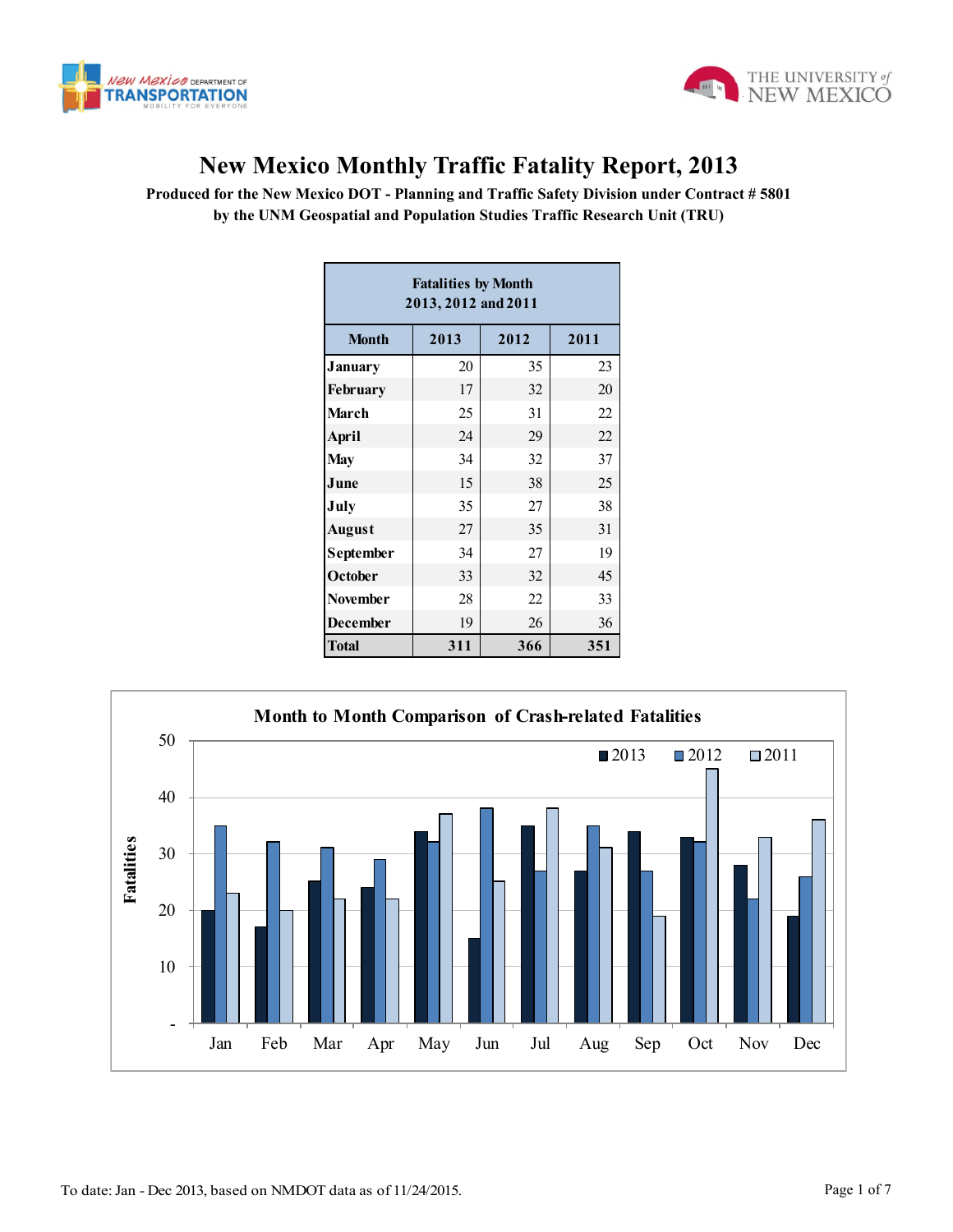



| <b>Fatalities by Vehicle Type, 2013</b> |                |                              |                          |                                                     |                          |                                                             |                |                                                      |                                   |     |
|-----------------------------------------|----------------|------------------------------|--------------------------|-----------------------------------------------------|--------------------------|-------------------------------------------------------------|----------------|------------------------------------------------------|-----------------------------------|-----|
| <b>Month</b><br>in 2013                 | Cars           | Pickup<br><b>Trucks</b>      | Semi<br><b>Trucks</b>    | Vans,<br>SUVs,<br><b>Utility</b><br><b>Vehicles</b> | <b>ATV</b><br>(4W)       | <b>Motorcyclists</b><br><b>Pedestrians</b><br>Pedalcyclists |                | Vehicle<br><b>Type</b><br><b>Unknown</b><br>or Other | <b>Total</b><br><b>Fatalities</b> |     |
| <b>January</b>                          | 8              | $\overline{2}$               | $\overline{\phantom{0}}$ |                                                     |                          |                                                             | 9              | $\blacksquare$                                       | $\blacksquare$                    | 20  |
| February                                | 8              | 1                            | $\overline{\phantom{a}}$ | 1                                                   | $\overline{\phantom{a}}$ | $\overline{2}$                                              | 5              | $\overline{\phantom{a}}$                             | $\overline{\phantom{a}}$          | 17  |
| <b>March</b>                            | $\tau$         | 6                            |                          | $\overline{4}$                                      | 1                        | 3                                                           | 3              | $\overline{\phantom{a}}$                             |                                   | 25  |
| April                                   | 18             | 1                            | $\overline{\phantom{a}}$ | 1                                                   | $\overline{\phantom{a}}$ | $\overline{c}$                                              | 1              | $\overline{\phantom{a}}$                             | $\mathbf{1}$                      | 24  |
| <b>May</b>                              | 12             | 3                            | $\overline{2}$           | 3                                                   | -                        | 8                                                           | 5              | 1                                                    | -                                 | 34  |
| June                                    | 8              | 1                            | $\overline{c}$           | $\overline{\phantom{a}}$                            | $\blacksquare$           | $\overline{2}$                                              | $\overline{2}$ | $\overline{\phantom{a}}$                             | -                                 | 15  |
| July                                    | 15             | $\qquad \qquad \blacksquare$ | $\overline{2}$           | 6                                                   | 1                        | 5                                                           | 6              | $\overline{\phantom{a}}$                             | $\blacksquare$                    | 35  |
| <b>August</b>                           | 9              | 5                            | $\mathbf{1}$             | $\overline{2}$                                      | $\overline{c}$           | 4                                                           | $\overline{2}$ | $\boldsymbol{2}$                                     | -                                 | 27  |
| <b>September</b>                        | 11             | 6                            | $\overline{2}$           | 5                                                   | -                        | 5                                                           | 5              | $\overline{\phantom{a}}$                             | -                                 | 34  |
| October                                 | 11             | $\overline{2}$               | 3                        | 5                                                   | $\overline{\phantom{a}}$ | 5                                                           | 6              | $\overline{\phantom{a}}$                             |                                   | 33  |
| November                                | 9              | $\overline{7}$               |                          | 4                                                   | -                        | 4                                                           | 3              | $\overline{\phantom{a}}$                             | -                                 | 28  |
| <b>December</b>                         | $\overline{7}$ | 1                            | 1                        | 3                                                   | -                        | 1                                                           | 6              | $\overline{\phantom{a}}$                             | $\overline{\phantom{a}}$          | 19  |
| <b>Total</b>                            | 123            | 35                           | 15                       | 34                                                  | $\overline{\mathbf{5}}$  | 41                                                          | 53             | 3                                                    | $\overline{2}$                    | 311 |

|                         |                                   | Fatalities by Alcohol Involvement <sup>1</sup> , 2013 |                                  |                                   |                  | Alcohol-involved <sup>1</sup> Fatalities by Month |      |      |
|-------------------------|-----------------------------------|-------------------------------------------------------|----------------------------------|-----------------------------------|------------------|---------------------------------------------------|------|------|
| <b>Month</b><br>in 2013 | Alcohol-<br>involved <sup>1</sup> | <b>Not Alcohol-</b><br>involved                       | <b>Alcohol</b><br><b>Unknown</b> | <b>Total</b><br><b>Fatalities</b> | <b>Month</b>     | 2013                                              | 2012 | 2011 |
| <b>January</b>          | 9                                 | 11                                                    | $\overline{\phantom{a}}$         | 20                                | <b>January</b>   | 9                                                 | 18   | 8    |
| February                | $\overline{7}$                    | 10                                                    | $\overline{\phantom{a}}$         | 17                                | February         | $\tau$                                            | 13   | 10   |
| March                   | 14                                | 11                                                    | $\overline{\phantom{a}}$         | 25                                | <b>March</b>     | 14                                                | 21   | 8    |
| <b>April</b>            | 11                                | 13                                                    | $\overline{\phantom{a}}$         | 24                                | <b>April</b>     | 11                                                | 11   | 11   |
| <b>May</b>              | 17                                | 17                                                    | $\overline{\phantom{a}}$         | 34                                | <b>May</b>       | 17                                                | 14   | 15   |
| June                    | 5                                 | 10                                                    | $\overline{\phantom{a}}$         | 15                                | June             | 5                                                 | 16   | 5    |
| July                    | 15                                | 20                                                    | $\overline{\phantom{a}}$         | 35                                | July             | 15                                                | 9    | 21   |
| <b>August</b>           | 10                                | 17                                                    | $\overline{\phantom{a}}$         | 27                                | <b>August</b>    | 10                                                | 12   | 10   |
| <b>September</b>        | 15                                | 19                                                    | $\overline{\phantom{a}}$         | 34                                | <b>September</b> | 15                                                | 11   | 9    |
| October                 | 15                                | 18                                                    | $\overline{\phantom{a}}$         | 33                                | October          | 15                                                | 11   | 26   |
| <b>November</b>         | 10                                | 18                                                    | $\overline{\phantom{a}}$         | 28                                | <b>November</b>  | 10                                                | 5    | 18   |
| <b>December</b>         | 5                                 | 14                                                    | $\overline{\phantom{a}}$         | 19                                | <b>December</b>  | 5                                                 | 12   | 11   |
| <b>Total</b>            | 133                               | 178                                                   |                                  | 311                               | <b>Total</b>     | 133                                               | 153  | 152  |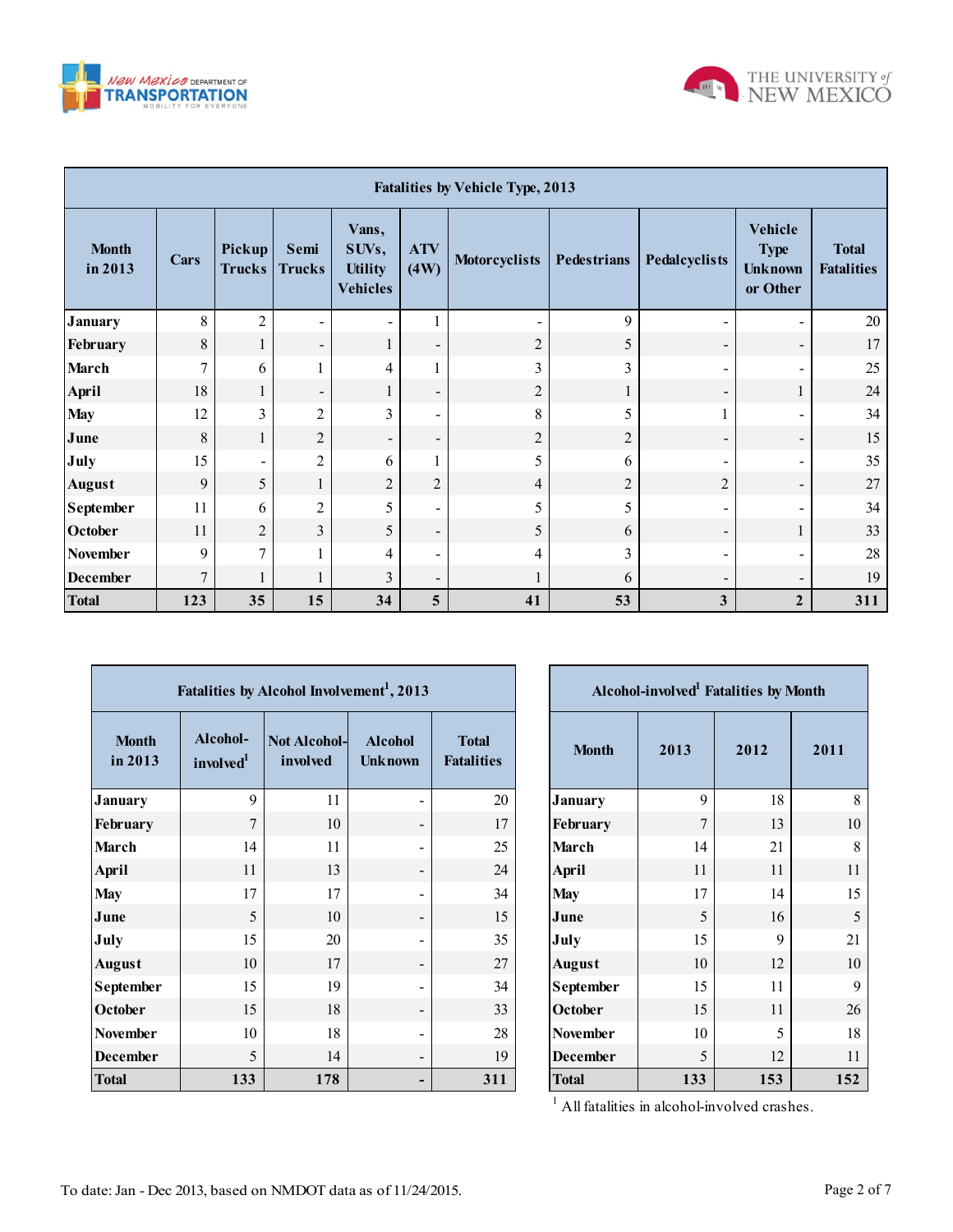



| <b>Fatalities Under 21,</b><br>2013 |                   |  |  |  |  |  |  |
|-------------------------------------|-------------------|--|--|--|--|--|--|
| Age                                 | <b>Fatalities</b> |  |  |  |  |  |  |
| $\mathbf{1}$                        | 1                 |  |  |  |  |  |  |
| $\overline{2}$                      | $\mathbf{1}$      |  |  |  |  |  |  |
| $\overline{\mathbf{3}}$             | $\overline{4}$    |  |  |  |  |  |  |
| $\overline{4}$                      | 3                 |  |  |  |  |  |  |
| 5                                   | $\mathbf{1}$      |  |  |  |  |  |  |
| 6                                   | $\overline{c}$    |  |  |  |  |  |  |
| $\overline{7}$                      |                   |  |  |  |  |  |  |
| 8                                   | $\mathbf{1}$      |  |  |  |  |  |  |
| 9                                   |                   |  |  |  |  |  |  |
| 10                                  | $\frac{1}{2}$     |  |  |  |  |  |  |
| 11                                  |                   |  |  |  |  |  |  |
| 12                                  | $\mathbf{1}$      |  |  |  |  |  |  |
| 13                                  | $\overline{4}$    |  |  |  |  |  |  |
| 14                                  | $\mathbf{1}$      |  |  |  |  |  |  |
| 15                                  |                   |  |  |  |  |  |  |
| 16                                  | $\mathbf{1}$      |  |  |  |  |  |  |
| 17                                  | $\mathbf{1}$      |  |  |  |  |  |  |
| 18                                  | 12                |  |  |  |  |  |  |
| 19                                  | 9                 |  |  |  |  |  |  |
| 20                                  | 10                |  |  |  |  |  |  |
| <b>Total</b>                        | 52                |  |  |  |  |  |  |

|                         |                                     | Alcohol-involved Fatalities, 2013 |                                              |                                        |                                                   |  |  |  |  |  |
|-------------------------|-------------------------------------|-----------------------------------|----------------------------------------------|----------------------------------------|---------------------------------------------------|--|--|--|--|--|
| <b>Month</b><br>in 2013 | <b>Total</b><br>Fatalities,<br>2013 | Motorcyclist<br><b>Fatalities</b> | Percent<br>Motorcyclist<br><b>Fatalities</b> | <b>Pedestrian</b><br><b>Fatalities</b> | Percent<br><b>Pedestrian</b><br><b>Fatalities</b> |  |  |  |  |  |
| <b>January</b>          | 20                                  |                                   | $0.0\%$                                      | 6                                      | 30.0%                                             |  |  |  |  |  |
| February                | 17                                  |                                   | $0.0\%$                                      | $\overline{4}$                         | 23.5%                                             |  |  |  |  |  |
| <b>March</b>            | 25                                  | $\overline{c}$                    | 8.0%                                         | $\overline{2}$                         | $8.0\%$                                           |  |  |  |  |  |
| <b>April</b>            | 24                                  | 1                                 | 4.2%                                         |                                        | $0.0\%$                                           |  |  |  |  |  |
| <b>May</b>              | 34                                  | 6                                 | 17.6%                                        | $\overline{4}$                         | 11.8%                                             |  |  |  |  |  |
| June                    | 15                                  | 1                                 | 6.7%                                         | $\mathbf{1}$                           | 6.7%                                              |  |  |  |  |  |
| July                    | 35                                  | 1                                 | 2.9%                                         | 3                                      | 8.6%                                              |  |  |  |  |  |
| <b>August</b>           | 27                                  | $\overline{2}$                    | 7.4%                                         | $\overline{2}$                         | 7.4%                                              |  |  |  |  |  |
| <b>September</b>        | 34                                  | $\overline{2}$                    | $5.9\%$                                      | 3                                      | 8.8%                                              |  |  |  |  |  |
| October                 | 33                                  | $\overline{2}$                    | $6.1\%$                                      | $\mathcal{E}$                          | $9.1\%$                                           |  |  |  |  |  |
| <b>November</b>         | 28                                  | $\mathfrak{D}$                    | 7.1%                                         | $\mathcal{E}$                          | 10.7%                                             |  |  |  |  |  |
| <b>December</b>         | 19                                  |                                   | $0.0\%$                                      |                                        | $0.0\%$                                           |  |  |  |  |  |
| <b>Total</b>            | 311                                 | 19                                | $6.1\%$                                      | 31                                     | 10.0%                                             |  |  |  |  |  |

| Alcohol-involved <sup>1</sup> Fatalities, 2013 |     |         |
|------------------------------------------------|-----|---------|
| Alcohol-involved                               | 133 | 42.8%   |
| Not Alcohol-involved                           | 178 | 57.2%   |
| Alcohol Unknown                                | 0   | $0.0\%$ |
| <b>Total</b>                                   | 311 | 100.0%  |

<sup>1</sup> All fatalities in alcohol-involved crashes.

| Fatalities by Vehicle Occupant <sup>1</sup> Seat Belt Usage, 2013 |     |                |                |              |
|-------------------------------------------------------------------|-----|----------------|----------------|--------------|
| <b>Restraint</b>                                                  | Yes | N <sub>0</sub> | <b>Unknown</b> | <b>Total</b> |
| Seat Belt                                                         | 60  | 130            |                | 192          |
|                                                                   |     |                |                |              |

<sup>1</sup> Total vehicle occupant fatalities. Excludes motorcyclist, 4W/ATV, semi truck, pedestrian and pedalcyclist fatalities.

| <b>Fatalities by Residency and Location, 2013</b> |                                      |              |                             |              |  |  |  |  |  |  |
|---------------------------------------------------|--------------------------------------|--------------|-----------------------------|--------------|--|--|--|--|--|--|
| Location                                          | <b>New Mexico</b><br><b>Resident</b> | Non-Resident | <b>Unknown</b><br>Residency | <b>Total</b> |  |  |  |  |  |  |
| Rural                                             | 173                                  | 39           |                             | 212          |  |  |  |  |  |  |
| Urban                                             | 92                                   |              | -                           | 99           |  |  |  |  |  |  |
| Unknown                                           | -                                    |              | -                           |              |  |  |  |  |  |  |
| <b>Total</b>                                      | 265                                  | 46           |                             | 311          |  |  |  |  |  |  |

| Motorcyclist/4W Helmet Usage,<br>2013 |                   |
|---------------------------------------|-------------------|
| <b>Helmet Usage</b>                   | <b>Fatalities</b> |
| Yes                                   |                   |
| $\rm No$                              | 39                |
| Unknown                               |                   |
| Total                                 |                   |

| Senior (65+) Fatalities |                   |  |  |  |  |  |  |
|-------------------------|-------------------|--|--|--|--|--|--|
| Year                    | <b>Fatalities</b> |  |  |  |  |  |  |
| 2011                    | 45                |  |  |  |  |  |  |
| 2012                    | 62                |  |  |  |  |  |  |
| 2013                    | 42                |  |  |  |  |  |  |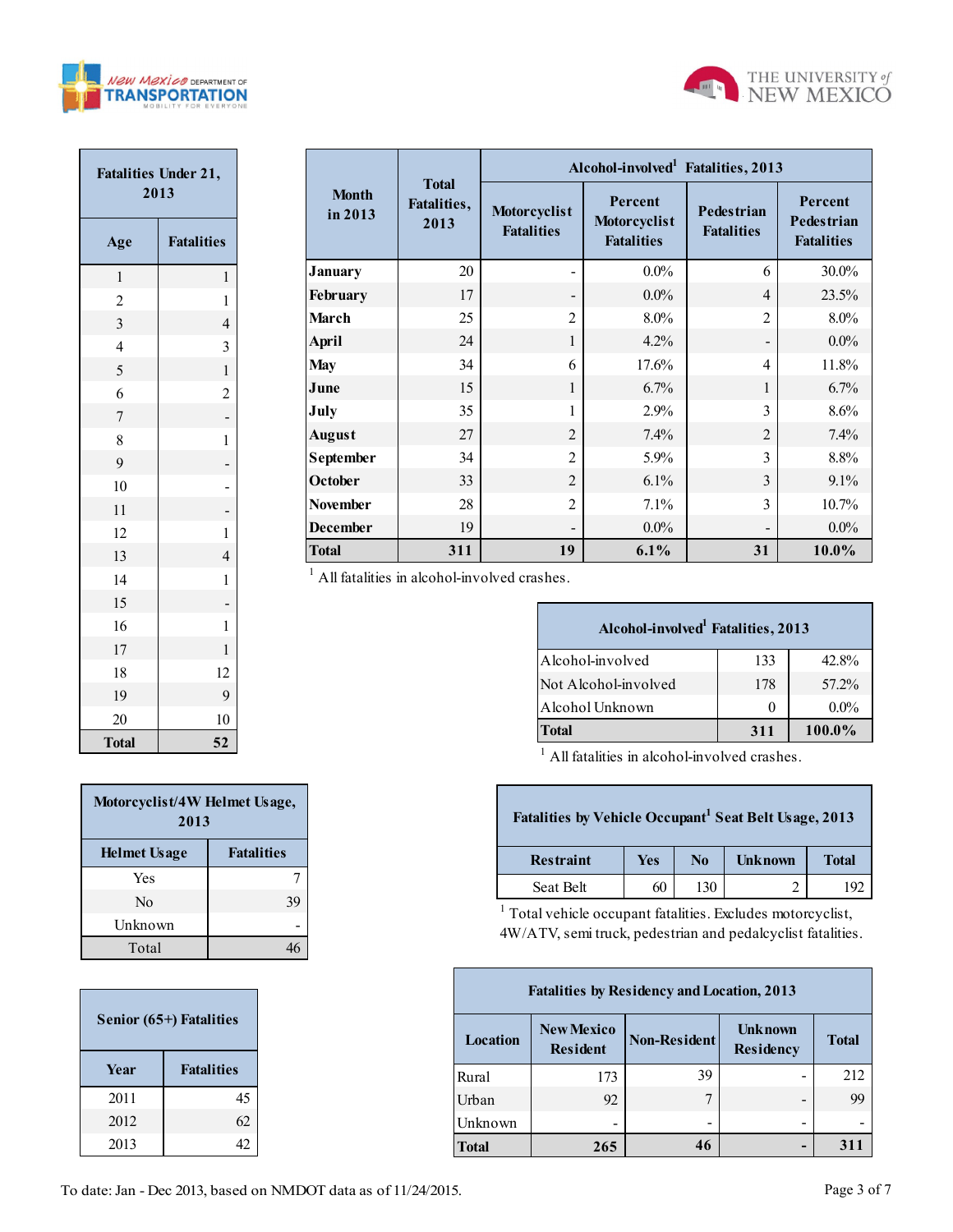



|                  | Month to Month Comparison of Fatalities by Alcohol Involvement, 2013, 2012 and 2011 |                 |                          |              |            |                               |                              |              |            |                               |                          |              |
|------------------|-------------------------------------------------------------------------------------|-----------------|--------------------------|--------------|------------|-------------------------------|------------------------------|--------------|------------|-------------------------------|--------------------------|--------------|
|                  |                                                                                     | 2013 Fatalities |                          |              |            | <b>2012 Fatalities</b>        |                              |              |            | 2011 Fatalities               |                          |              |
| <b>Month</b>     | Alcohol-involved <sup>1</sup>                                                       |                 |                          | <b>Total</b> |            | Alcohol-involved <sup>1</sup> |                              | <b>Total</b> |            | Alcohol-involved <sup>1</sup> |                          | <b>Total</b> |
|                  | <b>Yes</b>                                                                          | No              | <b>Unk</b>               |              | <b>Yes</b> | No                            | <b>Unk</b>                   |              | <b>Yes</b> | N <sub>0</sub>                | Unk                      |              |
| <b>January</b>   | 9                                                                                   | 11              | Ξ.                       | 20           | 18         | 17                            |                              | 35           | 8          | 15                            | $\overline{\phantom{a}}$ | 23           |
| February         | $\overline{7}$                                                                      | 10              | $\overline{\phantom{a}}$ | 17           | 13         | 19                            | $\qquad \qquad \blacksquare$ | 32           | 10         | 10                            | $\overline{\phantom{a}}$ | 20           |
| <b>March</b>     | 14                                                                                  | 11              | $\blacksquare$           | 25           | 21         | 10                            |                              | 31           | 8          | 14                            | $\blacksquare$           | 22           |
| <b>April</b>     | 11                                                                                  | 13              | $\blacksquare$           | 24           | 11         | 18                            | $\qquad \qquad \blacksquare$ | 29           | 11         | 11                            | $\overline{\phantom{a}}$ | 22           |
| <b>May</b>       | 17                                                                                  | 17              | Ξ.                       | 34           | 14         | 18                            |                              | 32           | 15         | 22                            | $\overline{\phantom{a}}$ | 37           |
| June             | 5                                                                                   | 10              | $\overline{\phantom{a}}$ | 15           | 16         | 22                            | $\qquad \qquad \blacksquare$ | 38           | 5          | 20                            | $\overline{\phantom{a}}$ | 25           |
| July             | 15                                                                                  | 20              | $\blacksquare$           | 35           | 9          | 18                            | $\overline{\phantom{0}}$     | 27           | 21         | 17                            | $\overline{\phantom{a}}$ | 38           |
| <b>August</b>    | 10                                                                                  | 17              | $\blacksquare$           | 27           | 12         | 23                            | $\overline{\phantom{0}}$     | 35           | 10         | 21                            | $\overline{\phantom{a}}$ | 31           |
| <b>September</b> | 15                                                                                  | 19              | $\blacksquare$           | 34           | 11         | 16                            | $\overline{\phantom{0}}$     | 27           | 9          | 10                            | $\overline{\phantom{a}}$ | 19           |
| <b>October</b>   | 15                                                                                  | 18              | $\overline{\phantom{a}}$ | 33           | 11         | 21                            | $\overline{\phantom{0}}$     | 32           | 26         | 19                            | $\overline{\phantom{a}}$ | 45           |
| <b>November</b>  | 10                                                                                  | 18              | $\blacksquare$           | 28           | 5          | 17                            | $\blacksquare$               | 22           | 18         | 15                            | $\overline{\phantom{a}}$ | 33           |
| <b>December</b>  | 5                                                                                   | 14              | $\overline{\phantom{a}}$ | 19           | 12         | 14                            | $\qquad \qquad \blacksquare$ | 26           | 11         | 25                            | $\overline{\phantom{a}}$ | 36           |
| <b>Total</b>     | 133                                                                                 | 178             | Ξ.                       | 311          | 153        | 213                           | -                            | 366          | 152        | 199                           | -                        | 351          |

1 Identifies whether the fatality resulted from an alcohol-involved crash.

|                                                                                                                           |                        |                 |                              |                    | Month to Month Comparison of Fatalities by Seat Belt Usage, 2013, 2012 and 2011 |                        |                          |                    |                        |                |                          |                    |
|---------------------------------------------------------------------------------------------------------------------------|------------------------|-----------------|------------------------------|--------------------|---------------------------------------------------------------------------------|------------------------|--------------------------|--------------------|------------------------|----------------|--------------------------|--------------------|
|                                                                                                                           |                        | 2013 Fatalities |                              |                    |                                                                                 | 2012 Fatalities        |                          |                    | 2011 Fatalities        |                |                          |                    |
| <b>Month</b>                                                                                                              | Seat Belt <sup>1</sup> |                 |                              | Total <sup>2</sup> |                                                                                 | Seat Belt <sup>1</sup> |                          | Total <sup>2</sup> | Seat Belt <sup>1</sup> |                |                          | Total <sup>2</sup> |
|                                                                                                                           | <b>Yes</b>             | N <sub>0</sub>  | <b>Unk</b>                   |                    | <b>Yes</b>                                                                      | N <sub>0</sub>         | <b>Unk</b>               |                    | <b>Yes</b>             | N <sub>0</sub> | Unk                      |                    |
| <b>January</b>                                                                                                            | $\overline{c}$         | 8               |                              | 10                 | 8                                                                               | 18                     | $\blacksquare$           | 26                 | 2                      | 14             | $\overline{\phantom{a}}$ | 16                 |
| February                                                                                                                  | $\overline{3}$         | 7               | $\overline{\phantom{0}}$     | 10                 | $\tau$                                                                          | 11                     | $\overline{\phantom{a}}$ | 18                 | 6                      | 9              | $\overline{\phantom{a}}$ | 15                 |
| March                                                                                                                     | 7                      | 8               | $\overline{2}$               | 17                 | 8                                                                               | 11                     | $\blacksquare$           | 19                 | 10                     | 5              | $\blacksquare$           | 15                 |
| <b>April</b>                                                                                                              | 6                      | 14              | $\overline{\phantom{a}}$     | 20                 | 9                                                                               | 10                     | $\overline{\phantom{a}}$ | 19                 | 8                      | 7              | $\blacksquare$           | 15                 |
| <b>May</b>                                                                                                                | 10                     | 8               | $\qquad \qquad \blacksquare$ | 18                 | $\overline{2}$                                                                  | 16                     | $\blacksquare$           | 18                 | 12                     | 10             | $\blacksquare$           | 22                 |
| June                                                                                                                      | 1                      | 8               | $\overline{\phantom{a}}$     | 9                  | 10                                                                              | 14                     | $\overline{\phantom{a}}$ | 24                 | 13                     | $\overline{7}$ | $\overline{\phantom{a}}$ | 20                 |
| July                                                                                                                      | 6                      | 15              | $\qquad \qquad \blacksquare$ | 21                 | $\tau$                                                                          | $\overline{7}$         | $\overline{\phantom{a}}$ | 14                 | 12                     | 17             | $\overline{\phantom{a}}$ | 29                 |
| <b>August</b>                                                                                                             | 3                      | 13              | $\overline{\phantom{0}}$     | 16                 | 5                                                                               | 15                     | $\overline{\phantom{a}}$ | 20                 | 7                      | 11             | $\overline{\phantom{a}}$ | 18                 |
| <b>September</b>                                                                                                          | 3                      | 19              | $\blacksquare$               | 22                 | 5                                                                               | $\overline{7}$         | $\blacksquare$           | 12                 |                        | 13             | $\blacksquare$           | 14                 |
| <b>October</b>                                                                                                            | 12                     | 6               | $\qquad \qquad \blacksquare$ | 18                 | 9                                                                               | 11                     | $\overline{\phantom{a}}$ | 20                 | 6                      | 24             | $\overline{\phantom{a}}$ | 30                 |
| <b>November</b>                                                                                                           | 7                      | 13              | $\qquad \qquad \blacksquare$ | 20                 | 8                                                                               | 9                      | $\blacksquare$           | 17                 | 12                     | 13             | $\blacksquare$           | 25                 |
| <b>December</b>                                                                                                           |                        | 11              | $\overline{\phantom{0}}$     | 11                 | 4                                                                               | 9                      | $\overline{\phantom{a}}$ | 13                 | 22                     | 10             | $\blacksquare$           | 32                 |
| <b>Total</b>                                                                                                              | 60                     | 130             | $\overline{2}$               | 192                | 82                                                                              | 138                    | $\overline{\phantom{a}}$ | 220                | 111                    | 140            | ۰.                       | 251                |
| <sup>1</sup> Identifies whether a vehicle occupant was belted (Yes), unbelted (No), or belt usage was not reported (Unk). |                        |                 |                              |                    |                                                                                 |                        |                          |                    |                        |                |                          |                    |

<sup>2</sup> Total vehicle occupant fatalities. Excludes motorcyclist,  $4W/ATV$ , semi truck, pedestrian, and pedalcyclist fatalities.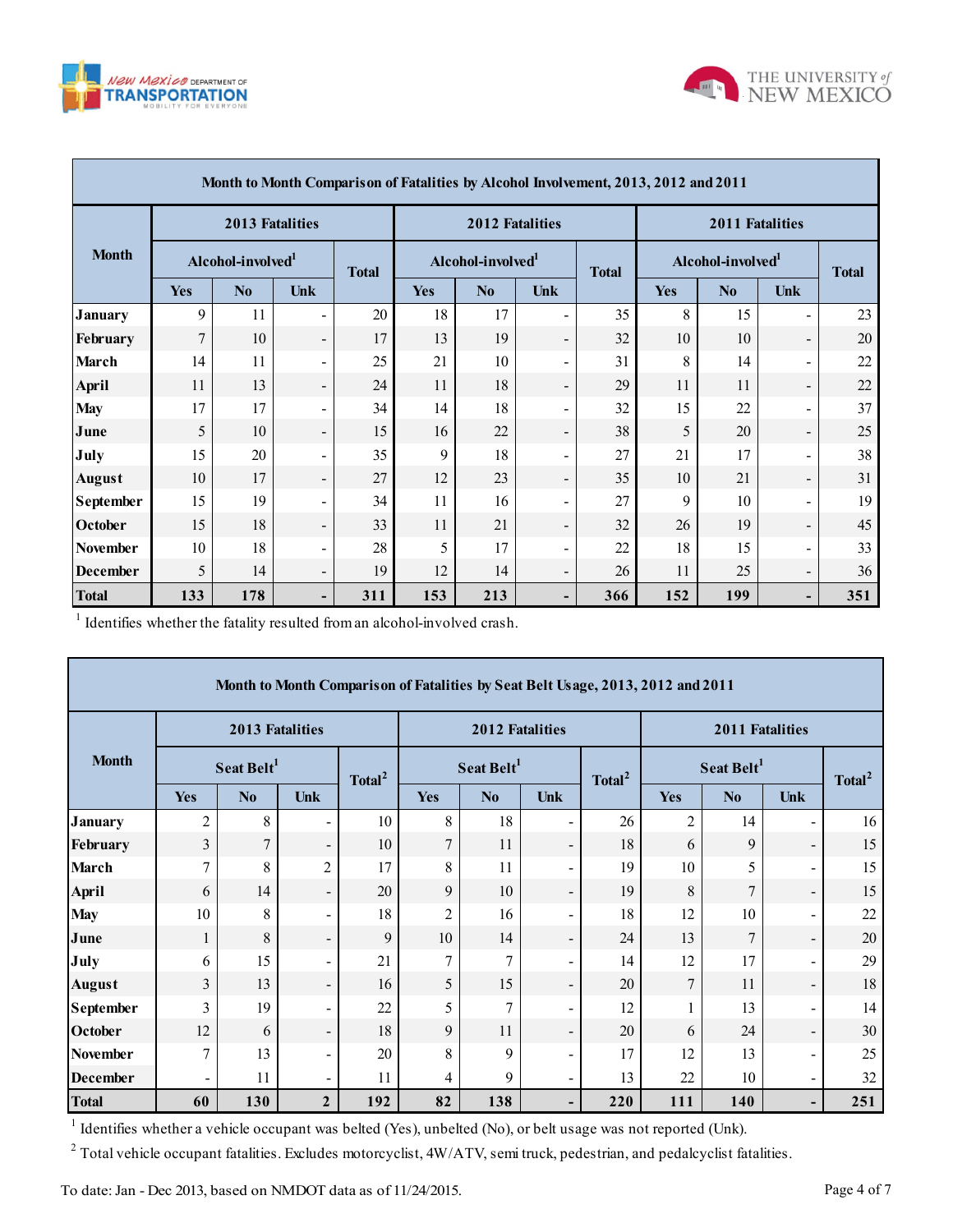



|               | <b>Fatalities by County and Month, 2013</b> |                          |                          |                              |                          |                          |                              |                          |                              |                          |                          | 2013                         | 2012                     |                         |
|---------------|---------------------------------------------|--------------------------|--------------------------|------------------------------|--------------------------|--------------------------|------------------------------|--------------------------|------------------------------|--------------------------|--------------------------|------------------------------|--------------------------|-------------------------|
| <b>County</b> | Jan.                                        | Feb.                     | Mar.                     | Apr.                         | <b>May</b>               | Jun.                     | Jul.                         | Aug.                     | Sep.                         | Oct.                     | Nov.                     | Dec.                         | <b>Total</b>             | <b>Total</b>            |
| Bernalillo    | $\overline{2}$                              | 6                        | $\mathbf{1}$             | 5                            | $\overline{7}$           | 5                        | $\overline{4}$               | $\overline{2}$           | $\overline{3}$               | 8                        | $\overline{4}$           | 3                            | 50                       | 69                      |
| Catron        | $\overline{\phantom{0}}$                    | $\sqrt{2}$               | $\overline{\phantom{0}}$ | $\mathbf{1}$                 | ÷,                       | ÷,                       | $\qquad \qquad \blacksquare$ | $\,1$                    | $\,1$                        | $\overline{\phantom{0}}$ | $\mathbf{1}$             | $\qquad \qquad \blacksquare$ | 6                        | $\boldsymbol{2}$        |
| Chaves        | $\blacksquare$                              | $\blacksquare$           | $\mathbf{1}$             | $\overline{a}$               | $\overline{\phantom{a}}$ | $\blacksquare$           | $\mathbf{1}$                 | $\mathbf{1}$             | $\overline{c}$               | $\overline{3}$           | $\mathbf{1}$             | 1                            | 10                       | $\bf 8$                 |
| Cibola        | $\overline{4}$                              | $\mathbf{1}$             | $\mathbf{1}$             | $\mathbf{1}$                 | $\overline{c}$           | $\,1$                    | $\frac{1}{2}$                | $\mathbf{1}$             | $\overline{\phantom{a}}$     | $\mathbf{1}$             | $\overline{c}$           | $\overline{c}$               | 16                       | $\bf 8$                 |
| Colfax        | $\mathbf{1}$                                | $\blacksquare$           | $\mathbf{1}$             | $\overline{a}$               | $\mathbf{1}$             | $\blacksquare$           | $\overline{\phantom{a}}$     | $\mathbf{1}$             | $\frac{1}{2}$                |                          | $\mathbf{1}$             | $\mathbf{1}$                 | 6                        | 5                       |
| Curry         | $\mathbf{1}$                                | ÷                        | -                        | $\mathbf{1}$                 | ÷,                       | ÷,                       | ÷,                           | $\overline{\phantom{a}}$ | $\,1$                        | $\overline{\phantom{0}}$ | $\overline{\phantom{0}}$ | $\mathbf{1}$                 | $\overline{\mathbf{4}}$  | $\overline{\mathbf{4}}$ |
| De Baca       | $\blacksquare$                              | $\overline{\phantom{a}}$ | $\overline{\phantom{0}}$ | $\overline{a}$               | $\overline{\phantom{a}}$ | $\blacksquare$           | $\overline{\phantom{a}}$     | $\blacksquare$           | $\mathbf{1}$                 | $\overline{a}$           | $\mathbf{1}$             | $\overline{\phantom{0}}$     | $\mathbf{2}$             | 1                       |
| Doña Ana      | $\overline{\phantom{a}}$                    | ÷,                       | $\overline{c}$           | $\mathbf{1}$                 | $\,1$                    | $\,1$                    | $\mathbf{1}$                 | 5                        | $\overline{\phantom{a}}$     | $\overline{c}$           | $\mathbf{1}$             | -                            | 14                       | 27                      |
| Eddy          | $\overline{2}$                              | $\overline{\phantom{a}}$ | $\overline{2}$           | $\overline{3}$               | $\blacksquare$           | L,                       | $\overline{2}$               | $\overline{a}$           | $\mathbf{1}$                 | $\overline{4}$           | $\blacksquare$           | $\mathbf{1}$                 | 15                       | 14                      |
| Grant         | $\mathbf 1$                                 | $\,1$                    | -                        | $\overline{\phantom{0}}$     | $\overline{c}$           | $\overline{\phantom{a}}$ | $\mathbf{1}$                 | $\overline{\phantom{a}}$ | -                            | $\overline{\phantom{0}}$ | $\overline{\phantom{a}}$ | $\overline{\phantom{a}}$     | 5                        | $\boldsymbol{6}$        |
| Guadalupe     | $\blacksquare$                              | $\overline{\phantom{a}}$ | $\overline{\phantom{0}}$ | $\overline{a}$               | $\overline{c}$           | $\blacksquare$           | $\mathbf{1}$                 | $\overline{\phantom{a}}$ | $\mathbf{1}$                 | $\mathbf{1}$             | $\overline{\phantom{a}}$ | $\mathbf{1}$                 | 6                        | $\bf 8$                 |
| Harding       | $\overline{\phantom{a}}$                    | ÷,                       | -                        | $\overline{\phantom{0}}$     | $\overline{\phantom{a}}$ | $\,1$                    | $\overline{a}$               | $\overline{\phantom{a}}$ | -                            | -                        | $\overline{\phantom{a}}$ | -                            | $\mathbf{1}$             | 3                       |
| Hidalgo       | $\overline{\phantom{a}}$                    | $\overline{\phantom{a}}$ | L,                       | $\overline{a}$               | $\overline{\phantom{a}}$ | $\blacksquare$           | $\blacksquare$               | $\overline{\phantom{a}}$ | $\overline{\phantom{a}}$     | $\mathbf{1}$             | $\overline{\phantom{a}}$ | $\overline{\phantom{0}}$     | 1                        | 3                       |
| Lea           | $\mathbf{1}$                                | ÷,                       | -                        | $\overline{\phantom{0}}$     | $\mathbf 1$              | $\,1$                    | $\frac{1}{2}$                | $\overline{c}$           | $\overline{\mathbf{3}}$      | $\overline{c}$           | $\overline{c}$           | -                            | 12                       | 17                      |
| Lincoln       | $\blacksquare$                              | $\overline{\phantom{a}}$ | L,                       | $\overline{a}$               | $\mathbf{1}$             | $\blacksquare$           | $\overline{\phantom{a}}$     | $\overline{2}$           | $\blacksquare$               | $\mathbf{1}$             | $\blacksquare$           | $\overline{\phantom{0}}$     | $\overline{\mathbf{4}}$  | 4                       |
| Los Alamos    | $\overline{\phantom{a}}$                    | ÷,                       | -                        | $\overline{\phantom{a}}$     | $\overline{\phantom{0}}$ | $\overline{\phantom{a}}$ | $\qquad \qquad \blacksquare$ | -                        | $\overline{\phantom{0}}$     | $\overline{\phantom{0}}$ | $\overline{\phantom{a}}$ | ۳,                           | $\overline{\phantom{a}}$ |                         |
| Luna          | $\blacksquare$                              | $\overline{\phantom{a}}$ | $\mathbf{1}$             | $\mathbf{1}$                 | $\mathbf{1}$             | $\blacksquare$           | $\mathbf{1}$                 | $\overline{c}$           | $\overline{\phantom{a}}$     | L,                       | $\overline{\phantom{a}}$ | -                            | 6                        | 5                       |
| McKinley      | $\overline{4}$                              | $\overline{a}$           | 5                        | $\overline{a}$               | $\overline{4}$           | $\,1\,$                  | $\overline{3}$               | $\mathbf{1}$             | $\overline{\mathbf{4}}$      | $\blacksquare$           | $\overline{3}$           | $\mathbf{1}$                 | 26                       | 29                      |
| Mora          | $\blacksquare$                              | $\blacksquare$           | $\overline{\phantom{0}}$ | $\overline{a}$               | $\mathbf{1}$             | $\mathbf{1}$             | $\mathbf{1}$                 | $\blacksquare$           | $\overline{\phantom{a}}$     | $\blacksquare$           | $\blacksquare$           | $\overline{\phantom{0}}$     | 3                        | 5                       |
| Otero         | $\overline{\phantom{0}}$                    | $\overline{\phantom{0}}$ | $\,1$                    | $\mathbf{1}$                 | $\overline{\phantom{a}}$ | $\overline{\phantom{a}}$ | $\overline{a}$               | $\mathbf{1}$             | $\overline{c}$               | $\mathbf{1}$             | $\overline{c}$           | -                            | $\bf{8}$                 | 16                      |
| Quay          | $\overline{2}$                              | $\overline{\phantom{a}}$ | $\mathbf{1}$             | L,                           | $\overline{\phantom{a}}$ | $\overline{\phantom{a}}$ | $\blacksquare$               | $\blacksquare$           | $\overline{\phantom{a}}$     | $\mathbf{1}$             | $\overline{c}$           | $\overline{\phantom{0}}$     | 6                        | 5                       |
| Rio Arriba    | $\overline{\phantom{a}}$                    | $\overline{\phantom{0}}$ | $\overline{c}$           | $\overline{3}$               | $\mathbf 1$              | $\overline{\phantom{a}}$ | $\overline{3}$               | $\sqrt{2}$               | $\,1$                        | $\mathbf{1}$             | $\overline{a}$           | Ξ,                           | 13                       | 19                      |
| Roosevelt     | $\blacksquare$                              | $\blacksquare$           | $\mathbf{1}$             | $\overline{a}$               | $\blacksquare$           | $\blacksquare$           | $\overline{2}$               | $\blacksquare$           | $\overline{\phantom{a}}$     | L,                       | $\mathbf{1}$             | $\overline{\phantom{0}}$     | 4                        | $\boldsymbol{2}$        |
| San Juan      | $\overline{\phantom{a}}$                    | $\sqrt{2}$               | $\overline{c}$           | $\overline{4}$               | $\overline{\phantom{0}}$ | $\overline{c}$           | $\overline{4}$               | $\mathbf{1}$             | $\overline{\mathbf{3}}$      | $\overline{3}$           | 3                        | $\overline{\mathbf{3}}$      | 27                       | 27                      |
| San Miguel    | $\mathbf{1}$                                | $\mathbf{1}$             | $\overline{\phantom{0}}$ | $\mathfrak{Z}$               | $\overline{\phantom{a}}$ | $\mathbf{1}$             | $\mathbf{1}$                 | $\overline{\phantom{a}}$ | $\overline{\phantom{a}}$     |                          |                          | -                            | 7                        | $\boldsymbol{9}$        |
| Sandoval      | $\overline{\phantom{a}}$                    | $\mathbf{1}$             | $\overline{\phantom{0}}$ | $\overline{\phantom{a}}$     | $\overline{\phantom{a}}$ | $\mathbf{1}$             | 6                            | $\overline{4}$           | $\overline{c}$               | $\mathbf{1}$             | $\overline{\phantom{a}}$ | 3                            | 18                       | 12                      |
| Santa Fe      | 1                                           | 1                        | $\mathfrak{2}$           | $\qquad \qquad \blacksquare$ | 1                        | $\blacksquare$           | $\overline{2}$               | $\blacksquare$           | $\qquad \qquad \blacksquare$ |                          | $\overline{2}$           | $\blacksquare$               | $\boldsymbol{9}$         | 18                      |
| Sierra        | $\qquad \qquad \blacksquare$                | $\mathbf{1}$             | $\overline{\phantom{0}}$ | $\qquad \qquad \blacksquare$ | $\mathbf 1$              | $\overline{\phantom{a}}$ | $\blacksquare$               | $\overline{\phantom{a}}$ | $\,1$                        | $\mathbf{1}$             |                          | $\overline{\phantom{0}}$     | $\overline{\mathbf{4}}$  | 6                       |
| Socorro       | $\qquad \qquad \blacksquare$                | $\blacksquare$           | $\overline{\phantom{a}}$ | $\blacksquare$               | $\mathbf 2$              | $\blacksquare$           | $\qquad \qquad \blacksquare$ | $\blacksquare$           | 5                            | $\mathbf{1}$             | $\blacksquare$           | $\blacksquare$               | $\bf{8}$                 | 4                       |
| Taos          | $\overline{\phantom{0}}$                    | $\blacksquare$           | $\sqrt{2}$               | $\overline{\phantom{a}}$     | $\mathbf{1}$             | $\overline{\phantom{a}}$ | $\mathbf{1}$                 | $\mathbf{1}$             | $\mathbf{1}$                 | $\overline{\phantom{a}}$ | $\overline{\phantom{a}}$ | Ť,                           | 6                        | $\bf{8}$                |
| Torrance      | $\overline{a}$                              | $\blacksquare$           |                          | $\blacksquare$               | 4                        | $\blacksquare$           | 1                            | $\blacksquare$           | $\overline{c}$               | $\mathbf{1}$             | $\overline{2}$           | $\mathbf{1}$                 | 11                       | 10                      |
| Union         |                                             | $\overline{\phantom{a}}$ | $\overline{\phantom{0}}$ | $\qquad \qquad \blacksquare$ | $\overline{\phantom{a}}$ | $\overline{\phantom{a}}$ | $\qquad \qquad \blacksquare$ | $\overline{\phantom{a}}$ | $\overline{\phantom{0}}$     |                          | $\overline{\phantom{a}}$ | $\mathbf{1}$                 | $\mathbf{1}$             | $\boldsymbol{2}$        |
| Valencia      | $\qquad \qquad \blacksquare$                | $\mathbf{1}$             | $\blacksquare$           | $\qquad \qquad \blacksquare$ | 1                        | $\blacksquare$           | $\qquad \qquad \blacksquare$ | $\blacksquare$           | $\overline{\phantom{a}}$     | $\blacksquare$           | $\blacksquare$           | $\blacksquare$               | $\boldsymbol{2}$         | 10                      |
| <b>Total</b>  | 20                                          | $17\,$                   | 25                       | 24                           | 34                       | 15                       | 35                           | 27                       | 34                           | 33                       | 28                       | 19                           | 311                      | 366                     |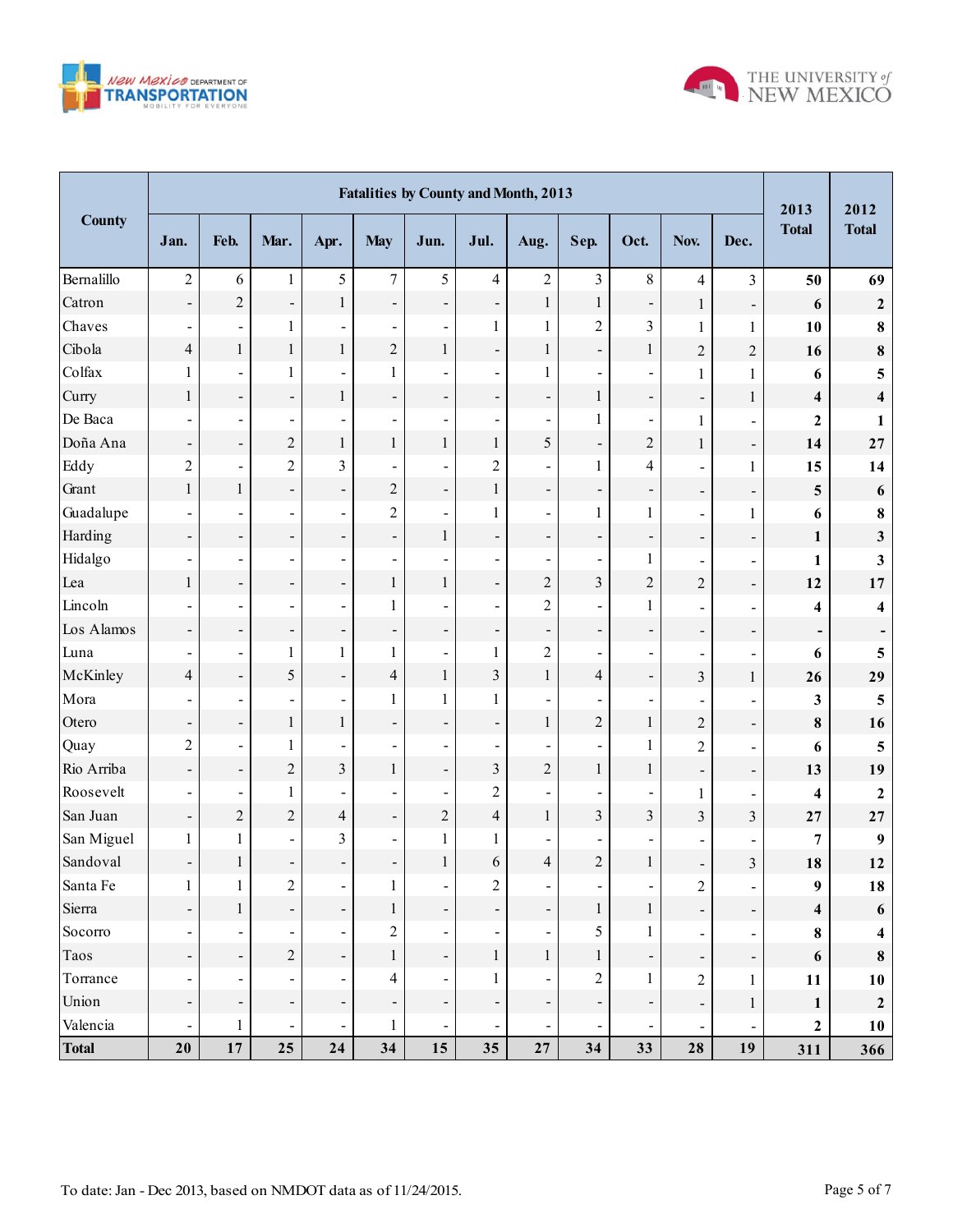



| Fatalities by County Relating to Alcohol, Belt Use, and Under 21 BAC, 2013 |                                             |                      |                            |                      |                                   |                                   |                |  |  |  |  |  |
|----------------------------------------------------------------------------|---------------------------------------------|----------------------|----------------------------|----------------------|-----------------------------------|-----------------------------------|----------------|--|--|--|--|--|
| <b>County</b>                                                              | Alcohol-involved<br>Fatalities <sup>1</sup> |                      | <b>Unbelted Fatalities</b> |                      | Under 21 (15-20)<br>with a $BAC2$ | <b>Total</b><br><b>Fatalities</b> |                |  |  |  |  |  |
|                                                                            | <b>Count</b>                                | Percent <sup>3</sup> | Count                      | Percent <sup>3</sup> | <b>Count</b>                      | Percent <sup>3</sup>              |                |  |  |  |  |  |
| Bernalillo                                                                 | 23                                          | 46.0%                | 9                          | 18.0%                | 1                                 | 2.0%                              | 50             |  |  |  |  |  |
| Catron                                                                     | $\overline{2}$                              | 33.3%                | 5                          | 83.3%                | $\overline{\phantom{a}}$          | $0.0\%$                           | 6              |  |  |  |  |  |
| Chaves                                                                     | 5                                           | 50.0%                | 5                          | $50.0\%$             | $\overline{\phantom{a}}$          | $0.0\%$                           | 10             |  |  |  |  |  |
| Cibola                                                                     | 6                                           | 37.5%                | 10                         | 62.5%                |                                   | $0.0\%$                           | 16             |  |  |  |  |  |
| Colfax                                                                     | $\overline{2}$                              | 33.3%                | 1                          | 16.7%                | $\qquad \qquad \blacksquare$      | $0.0\%$                           | 6              |  |  |  |  |  |
| Curry                                                                      | $\mathbf{1}$                                | 25.0%                | $\overline{2}$             | 50.0%                |                                   | $0.0\%$                           | $\overline{4}$ |  |  |  |  |  |
| De Baca                                                                    |                                             | $0.0\%$              | 1                          | $50.0\%$             | $\overline{\phantom{a}}$          | $0.0\%$                           | 2              |  |  |  |  |  |
| Doña Ana                                                                   | 6                                           | 42.9%                | $\overline{4}$             | 28.6%                |                                   | $0.0\%$                           | 14             |  |  |  |  |  |
| Eddy                                                                       | $\overline{2}$                              | 13.3%                | 6                          | 40.0%                | 1                                 | 6.7%                              | 15             |  |  |  |  |  |
| Grant                                                                      | $\mathbf{1}$                                | 20.0%                | $\mathbf{1}$               | $20.0\%$             | $\overline{\phantom{a}}$          | $0.0\%$                           | 5              |  |  |  |  |  |
| Guadalupe                                                                  | 1                                           | 16.7%                | 1                          | 16.7%                | $\overline{\phantom{a}}$          | $0.0\%$                           | 6              |  |  |  |  |  |
| Harding                                                                    |                                             | $0.0\%$              |                            | $0.0\%$              |                                   | $0.0\%$                           | 1              |  |  |  |  |  |
| Hidalgo                                                                    | 1                                           | 100.0%               |                            | $0.0\%$              | $\overline{\phantom{a}}$          | $0.0\%$                           | 1              |  |  |  |  |  |
| Lea                                                                        | 5                                           | 41.7%                | $\tau$                     | 58.3%                | $\mathbf{1}$                      | 8.3%                              | 12             |  |  |  |  |  |
| Lincoln                                                                    | 4                                           | 100.0%               |                            | $0.0\%$              | $\overline{\phantom{a}}$          | $0.0\%$                           | 4              |  |  |  |  |  |
| Los Alamos                                                                 |                                             |                      |                            |                      |                                   |                                   |                |  |  |  |  |  |
| Luna                                                                       | $\overline{2}$                              | 33.3%                | 3                          | 50.0%                | 1                                 | 16.7%                             | 6              |  |  |  |  |  |
| McKinley                                                                   | 17                                          | 65.4%                | 12                         | 46.2%                | $\mathbf{1}$                      | 3.8%                              | 26             |  |  |  |  |  |
| Mora                                                                       | $\overline{\phantom{0}}$                    | $0.0\%$              | $\overline{c}$             | 66.7%                | $\blacksquare$                    | $0.0\%$                           | 3              |  |  |  |  |  |
| Otero                                                                      | $\mathfrak{Z}$                              | 37.5%                | 3                          | 37.5%                | $\overline{\phantom{a}}$          | $0.0\%$                           | 8              |  |  |  |  |  |
| Quay                                                                       | 1                                           | 16.7%                | 3                          | 50.0%                | $\overline{\phantom{a}}$          | $0.0\%$                           | 6              |  |  |  |  |  |
| Rio Arriba                                                                 | 6                                           | 46.2%                | 5                          | 38.5%                | $\overline{\phantom{a}}$          | $0.0\%$                           | 13             |  |  |  |  |  |
| Roosevelt                                                                  | 1                                           | 25.0%                | $\overline{2}$             | 50.0%                | $\overline{\phantom{a}}$          | $0.0\%$                           | 4              |  |  |  |  |  |
| San Juan                                                                   | 15                                          | 55.6%                | 17                         | 63.0%                | -                                 | $0.0\%$                           | 27             |  |  |  |  |  |
| San Miguel                                                                 | 4                                           | 57.1%                | 4                          | 57.1%                | 1                                 | 14.3%                             |                |  |  |  |  |  |
| Sandoval                                                                   | 5                                           | 27.8%                | 11                         | 61.1%                | $\qquad \qquad \blacksquare$      | $0.0\%$                           | 18             |  |  |  |  |  |
| Santa Fe                                                                   | 6                                           | 66.7%                | 1                          | 11.1%                | $\qquad \qquad \blacksquare$      | $0.0\%$                           | 9              |  |  |  |  |  |
| Sierra                                                                     | $\overline{c}$                              | $50.0\%$             | $\sqrt{2}$                 | 50.0%                | $\mathbf{1}$                      | 25.0%                             | $\overline{4}$ |  |  |  |  |  |
| Socorro                                                                    | 1                                           | 12.5%                | 5                          | 62.5%                | $\qquad \qquad \blacksquare$      | $0.0\%$                           | 8              |  |  |  |  |  |
| Taos                                                                       | $\overline{3}$                              | $50.0\%$             | $\sqrt{2}$                 | 33.3%                | $\qquad \qquad \blacksquare$      | $0.0\%$                           | 6              |  |  |  |  |  |
| Torrance                                                                   | 6                                           | 54.5%                | 3                          | 27.3%                | $\qquad \qquad \blacksquare$      | $0.0\%$                           | 11             |  |  |  |  |  |
| Union                                                                      | $\mathbf{1}$                                | $100.0\%$            | $\mathbf{1}$               | $100.0\%$            | $\overline{\phantom{a}}$          | $0.0\%$                           | $\mathbf{1}$   |  |  |  |  |  |
| Valencia                                                                   | 1                                           | 50.0%                | $\boldsymbol{2}$           | 100.0%               | $\overline{\phantom{a}}$          | $0.0\%$                           | 2              |  |  |  |  |  |
| <b>Total</b>                                                               | 133                                         | 42.8%                | 130                        | 41.8%                | $\overline{7}$                    | 2.3%                              | 311            |  |  |  |  |  |

 $2^2$  Fatalities under 21 with a reported BAC (Blood Alcohol Content) above zero.

<sup>3</sup> Percentage based on total fatalities in the county.